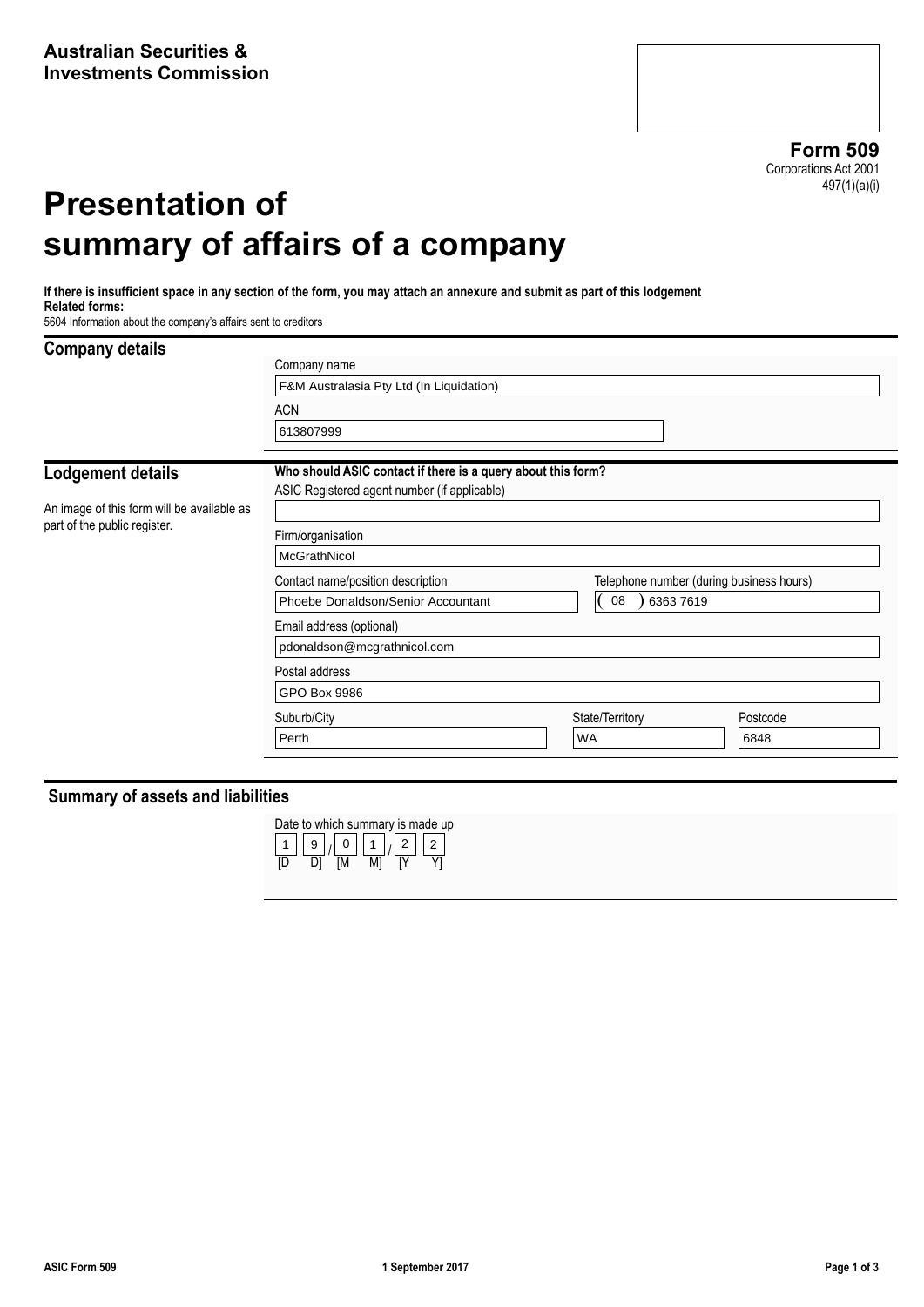## Continued... **Summary of assets and liabilities**

|             |                                                                                              | Valuation<br>(for each entry show whether cost or<br>net book amount) |                             | <b>Estimated</b><br>Realisable Values |            |  |
|-------------|----------------------------------------------------------------------------------------------|-----------------------------------------------------------------------|-----------------------------|---------------------------------------|------------|--|
|             |                                                                                              |                                                                       | \$                          |                                       | \$         |  |
| 1           | Assets not specifically subject to security interest<br>(a) interest in land                 |                                                                       | 0 (net book amount)         |                                       | 0          |  |
|             | (b) sundry debtors                                                                           |                                                                       | 2,423.39 (net book amount)  |                                       | 10,442.93  |  |
|             | (c) cash on hand                                                                             |                                                                       | 0 (net book amount)         |                                       | 0          |  |
|             | (d) cash at bank                                                                             |                                                                       | 84,695.84 (net book amount) |                                       | 17,415.00  |  |
|             | (e) stock                                                                                    |                                                                       | 50,000 (net book amount)    |                                       | Unknown    |  |
|             | (f) work in progress                                                                         |                                                                       | 0 (net book amount)         |                                       | 0          |  |
|             | (g) plant and machinery<br>(h) other assets                                                  |                                                                       | 75,134.73 (net book amount) |                                       | Unknown    |  |
|             |                                                                                              |                                                                       | 2,235.79 (net book amount)  |                                       | 0          |  |
|             | Sub-total                                                                                    |                                                                       | 214,489.75                  |                                       | 27,857.93  |  |
| $\mathbf 2$ | Assets subject to specific security interests                                                |                                                                       | 0                           |                                       | Unknown    |  |
|             | Less amounts owing                                                                           |                                                                       | $\mathbf 0$                 |                                       | Unknown    |  |
|             | <b>Total Assets</b>                                                                          | (\$                                                                   | 214,487.75                  |                                       |            |  |
|             |                                                                                              |                                                                       |                             |                                       |            |  |
|             | <b>Total Estimated Realisable Values</b>                                                     |                                                                       |                             | $\boldsymbol{\phi}$                   | 27,857.93  |  |
|             |                                                                                              |                                                                       |                             |                                       |            |  |
|             |                                                                                              |                                                                       |                             |                                       |            |  |
| 3           | Less amounts payable in advance of secured creditor(s) including employee<br>entitlements    |                                                                       |                             |                                       | Unknown    |  |
|             |                                                                                              |                                                                       |                             |                                       |            |  |
| 4           | Less amounts owing and secured by debenture or circulating security<br>interests over assets |                                                                       |                             |                                       | 0          |  |
|             |                                                                                              |                                                                       |                             |                                       |            |  |
|             |                                                                                              |                                                                       |                             |                                       | 0          |  |
| 5           | Less preferential claims ranking behind secured creditors                                    |                                                                       |                             |                                       |            |  |
|             |                                                                                              |                                                                       |                             |                                       |            |  |
| 6           | Less balances owing to partly secured creditors                                              |                                                                       |                             |                                       |            |  |
|             |                                                                                              |                                                                       |                             |                                       |            |  |
|             | \$0<br><b>Total Claims</b>                                                                   |                                                                       |                             |                                       |            |  |
|             | \$0<br><b>Security Held</b>                                                                  |                                                                       |                             |                                       | 0          |  |
|             |                                                                                              |                                                                       |                             |                                       |            |  |
| 7           | Less creditors (Unsecured)                                                                   |                                                                       |                             |                                       |            |  |
|             | Amount claimed                                                                               |                                                                       |                             |                                       | 125,469.96 |  |
|             |                                                                                              |                                                                       |                             |                                       |            |  |
| 8           | Add contingent assets                                                                        |                                                                       |                             |                                       | 0          |  |
|             | <b>Estimated to produce</b>                                                                  |                                                                       |                             |                                       |            |  |
|             |                                                                                              |                                                                       |                             |                                       |            |  |
| 9           | Less contingent liabilities<br><b>Estimated to rank</b>                                      |                                                                       |                             |                                       | 0          |  |
|             |                                                                                              |                                                                       |                             |                                       |            |  |
|             |                                                                                              |                                                                       |                             |                                       |            |  |
|             | Estimated deficiency or                                                                      |                                                                       |                             |                                       |            |  |
|             | Estimated surplus                                                                            |                                                                       |                             | S                                     | 97,612.03  |  |
|             |                                                                                              |                                                                       |                             |                                       |            |  |
|             | Subject to costs of administration or                                                        |                                                                       |                             |                                       |            |  |
|             | Subject to costs of liquidation                                                              |                                                                       |                             |                                       |            |  |
|             | Share capital \$<br>100                                                                      |                                                                       |                             |                                       |            |  |
|             | <b>Issued</b><br>S                                                                           |                                                                       |                             |                                       |            |  |
|             | 100                                                                                          |                                                                       |                             |                                       |            |  |
|             | Paid Up<br>100<br>\$                                                                         |                                                                       |                             |                                       |            |  |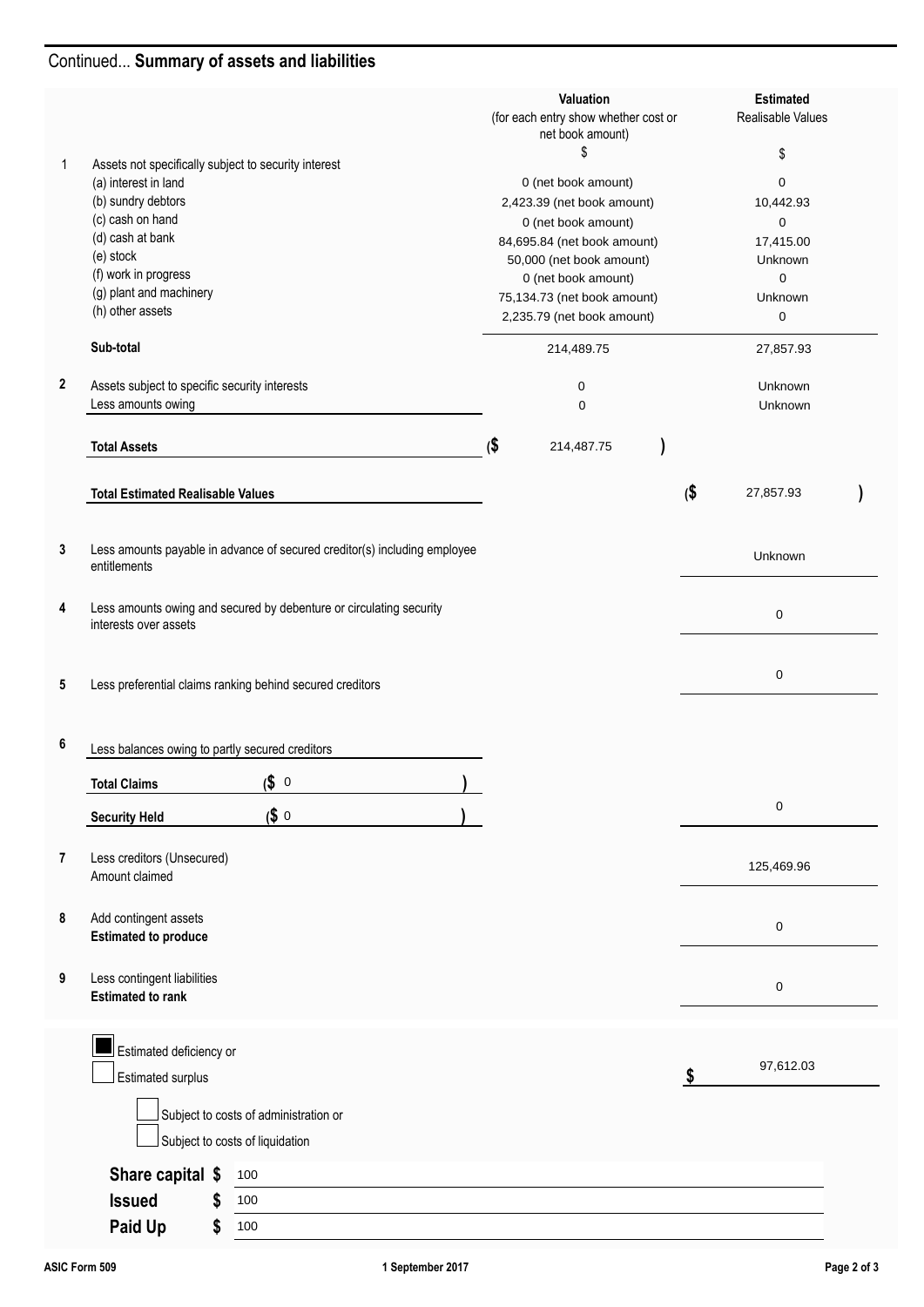## **Signature**

This form must be signed by a director, secretary or liquidator.

| Name of person signing                                                                                |  |  |
|-------------------------------------------------------------------------------------------------------|--|--|
| Rob Kirman                                                                                            |  |  |
| Capacity                                                                                              |  |  |
| Liquidator                                                                                            |  |  |
| Signature                                                                                             |  |  |
|                                                                                                       |  |  |
| Date signed                                                                                           |  |  |
| $\overline{2}$<br>$\overline{2}$<br>$\overline{2}$<br>0<br>3<br>0<br>D1<br>[M<br>M)<br>[Y<br>Y1<br>ΓD |  |  |
|                                                                                                       |  |  |

**Lodgement** Send completed and signed forms to:<br>Australian Securities and Investments Commission, PO Box 4000, Gippsland Mail Centre VIC 3841.

#### **For more information**

Web [www.asic.gov.au](http://www.asic.gov.au) Need help? [www.asic.gov.au/question](http://www.asic.gov.au/question) Telephone 1300 300 630